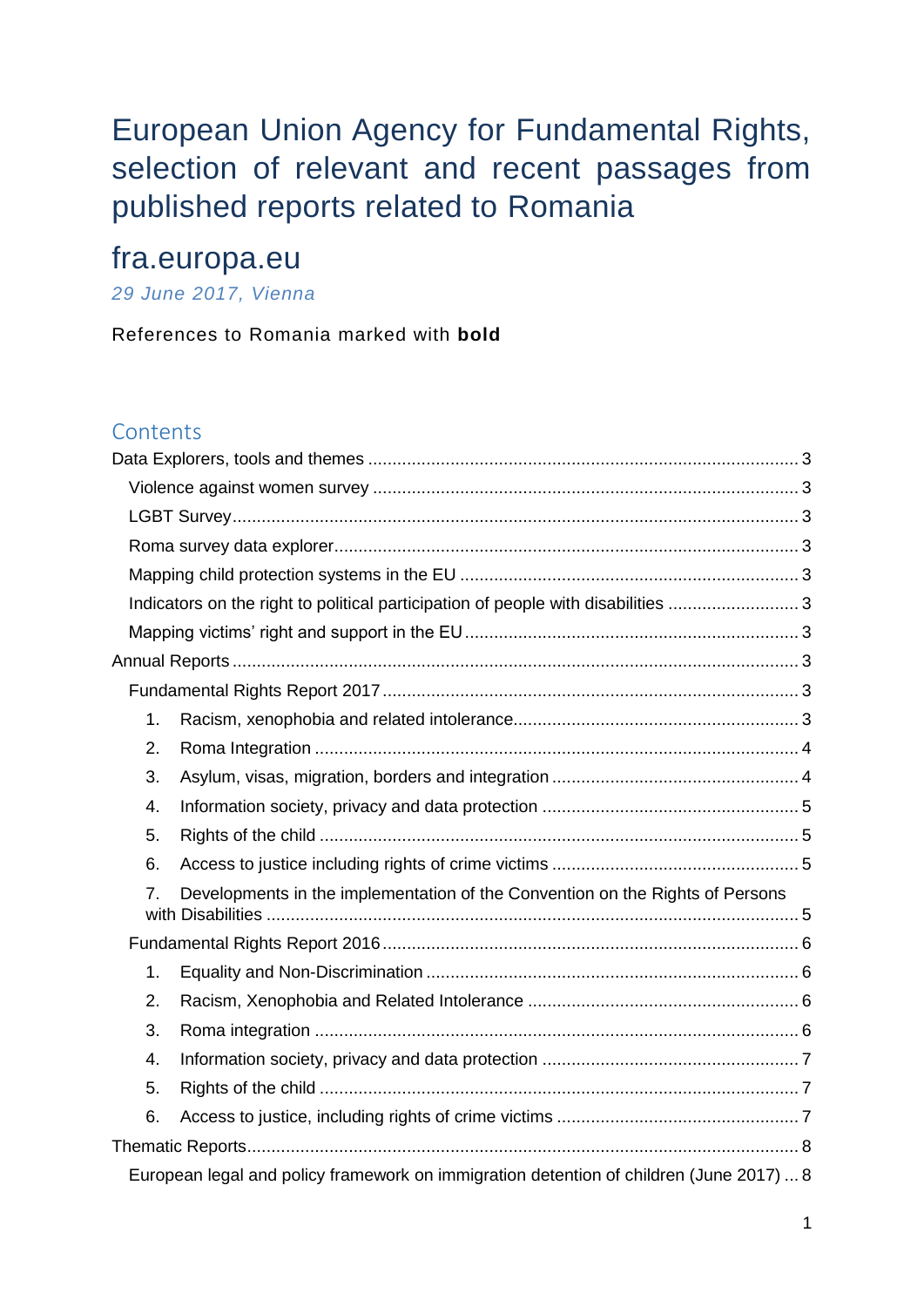| Together in the EU - Promoting the participation of migrants and their descendants (March                                                                                              |
|----------------------------------------------------------------------------------------------------------------------------------------------------------------------------------------|
| Child-friendly justice - Perspectives and experiences of children involved in judicial<br>proceedings as victims, witnesses or parties in nine EU Member States (February 2017). 9     |
| Criminal detention and alternatives: fundamental rights aspects in EU cross-border                                                                                                     |
| Rights of suspected and accused persons across the EU: translation, interpretation and                                                                                                 |
| Ensuring justice for hate crime victims: professional perspectives (April 2016) 13                                                                                                     |
| Violence against children with disabilities: legislation, policies and programmes in the EU                                                                                            |
| Protection against discrimination on grounds of sexual orientation, gender identity and sex<br>characteristics in the EU - Comparative legal analysis - Update 2015 (December 2015) 14 |
| Surveillance by intelligence services: fundamental rights safeguards and remedies in the                                                                                               |
| Guardianship systems for children deprived of parental care in the European Union                                                                                                      |
| Freedom to conduct a business: exploring the dimensions of a fundamental right (August                                                                                                 |
| Severe labour exploitation: workers moving within or into the European Union (June 2015)                                                                                               |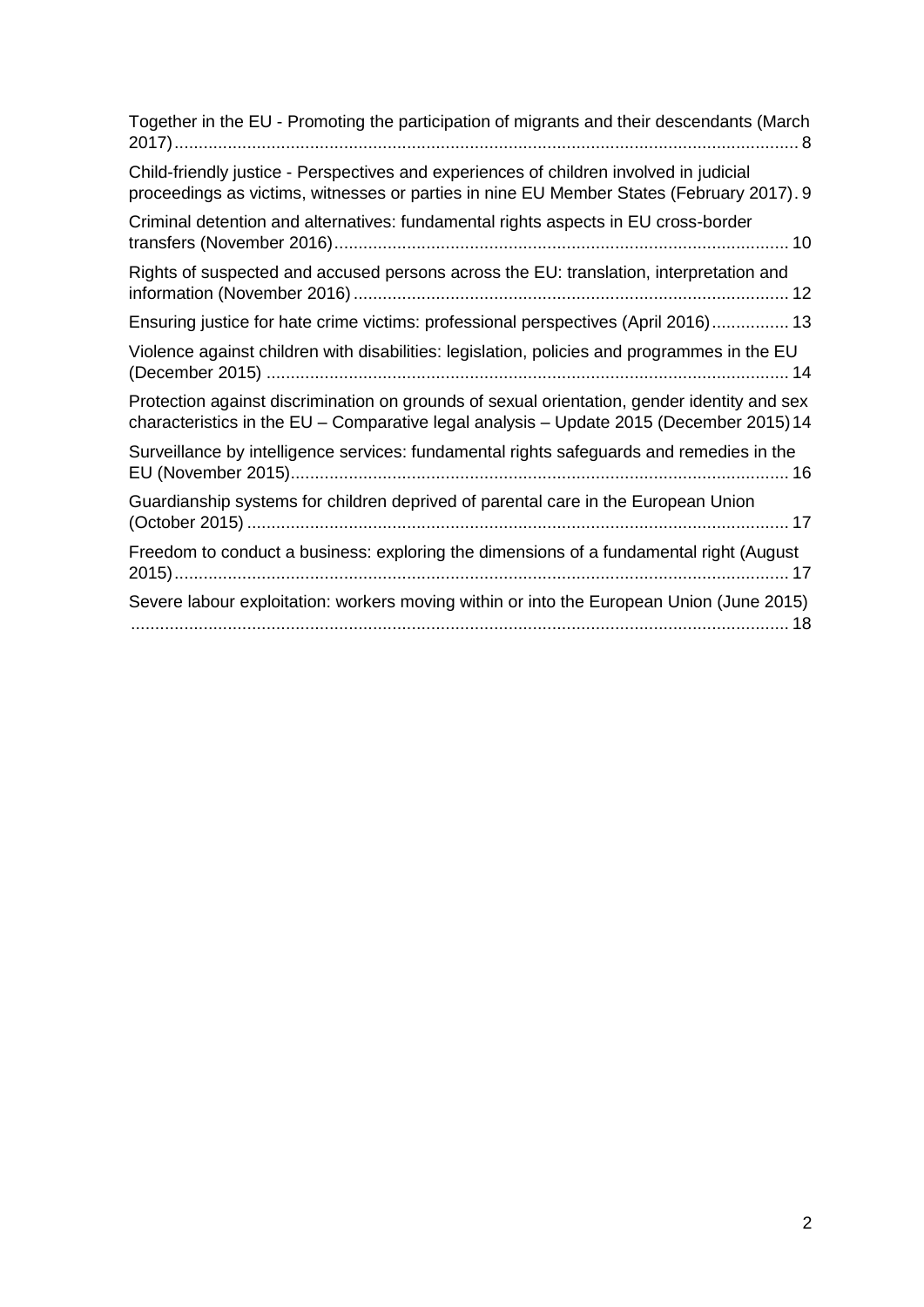## <span id="page-2-0"></span>**Data Explorers, tools and themes**

<span id="page-2-1"></span>Violence against women survey

[http://fra.europa.eu/en/publications-and-resources/data-and-maps/survey-data-explorer](http://fra.europa.eu/en/publications-and-resources/data-and-maps/survey-data-explorer-violence-against-women-survey?mdq1=country&mdq2=420)[violence-against-women-survey?mdq1=country&mdq2=420](http://fra.europa.eu/en/publications-and-resources/data-and-maps/survey-data-explorer-violence-against-women-survey?mdq1=country&mdq2=420)

<span id="page-2-2"></span>LGBT Survey [http://fra.europa.eu/en/publications-and-resources/data-and-maps/survey-data-explorer-lgbt](http://fra.europa.eu/en/publications-and-resources/data-and-maps/survey-data-explorer-lgbt-survey-2012?mdq1=country&mdq2=420)[survey-2012?mdq1=country&mdq2=420](http://fra.europa.eu/en/publications-and-resources/data-and-maps/survey-data-explorer-lgbt-survey-2012?mdq1=country&mdq2=420)

<span id="page-2-3"></span>Roma survey data explorer [http://fra.europa.eu/en/publications-and-resources/data-and-maps/survey-data-explorer](http://fra.europa.eu/en/publications-and-resources/data-and-maps/survey-data-explorer-results-2011-roma-survey)[results-2011-roma-survey](http://fra.europa.eu/en/publications-and-resources/data-and-maps/survey-data-explorer-results-2011-roma-survey)

<span id="page-2-4"></span>Mapping child protection systems in the EU [http://fra.europa.eu/en/publications-and-resources/data-and-maps/comparative-data/child](http://fra.europa.eu/en/publications-and-resources/data-and-maps/comparative-data/child-protection)[protection](http://fra.europa.eu/en/publications-and-resources/data-and-maps/comparative-data/child-protection)

<span id="page-2-5"></span>Indicators on the right to political participation of people with disabilities [http://fra.europa.eu/en/publications-and-resources/data-and-maps/comparative](http://fra.europa.eu/en/publications-and-resources/data-and-maps/comparative-data/political-participation)[data/political-participation](http://fra.europa.eu/en/publications-and-resources/data-and-maps/comparative-data/political-participation)

<span id="page-2-6"></span>Mapping victims' right and support in the EU [http://fra.europa.eu/en/publications-and-resources/data-and-maps/comparative-data/victims](http://fra.europa.eu/en/publications-and-resources/data-and-maps/comparative-data/victims-support-services)[support-services](http://fra.europa.eu/en/publications-and-resources/data-and-maps/comparative-data/victims-support-services)

## <span id="page-2-7"></span>**Annual Reports**

<span id="page-2-8"></span>Fundamental Rights Report 2017 <http://fra.europa.eu/en/publication/2017/fundamental-rights-report-2017>

### 1. Racism, xenophobia and related intolerance

<span id="page-2-9"></span>"In Boacă and others v. **Romania** the ECtHR found that the lack of any apparent investigation by the authorities into a complaint of discrimination amounted to a violation of Article 14 (principle of non-discrimination) in conjunction with Article 3 (prohibition of inhuman or degrading treatment) of the ECHR. Seven applicants of Roma origin claimed that they suffered ill-treatment by the police and that the authorities decided not to bring criminal charges against the police officers, who had beaten them predominantly because of their Roma ethnicity. The court ordered **Romania** to jointly pay the applicants € 11,700. This case belongs to a group of older cases, for which the Council of Europe Council of Ministers' examination was closed by Resolution CM/ResDH(2016)150 in Barbu Anghelescu v. Romania and other 35 cases. In this resolution, the Council of Ministers welcomed the measures adopted by the Romanian authorities to enhance the effectiveness of criminal investigations into allegations of illtreatment by law-enforcement officials, noting the reinforced monitoring of their implementation by the General Prosecutor's Office.

In M.C & A.C. v. **Romania**, the ECtHR examined a case concerning the police investigation of an attack on two Bucharest Pride March participants. The applicants were subjected to homophobic abuse and were punched and kicked by a group of six people on the metro. The court found that the **Romanian** authorities' failure to efficiently investigate the incident and its potential discriminatory motive was in breach of Article 3 of the ECHR, in conjunction with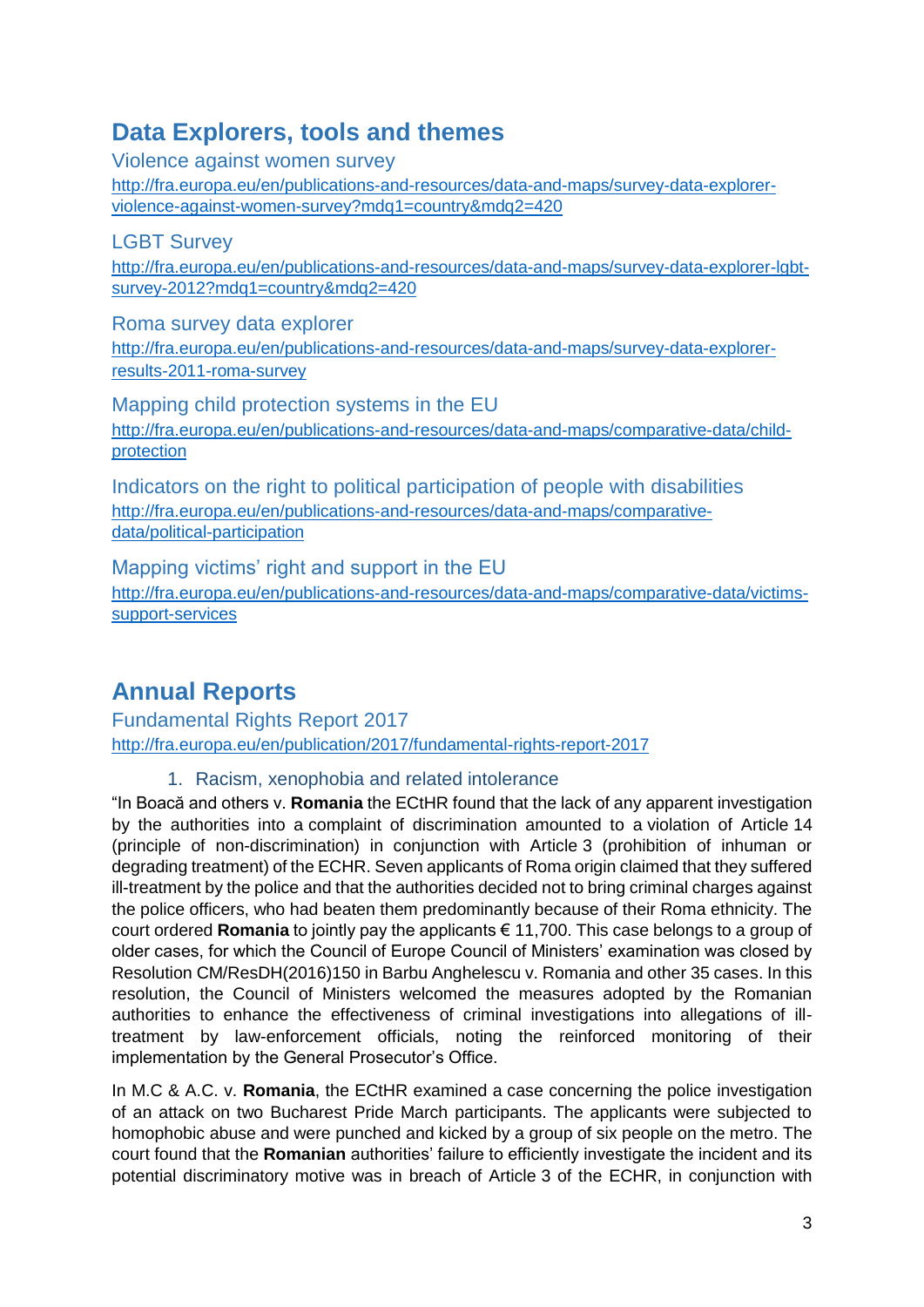Article 14. The court ordered Romania to pay  $\epsilon$  7,000 to each applicant for nonpecuniary damage and  $\epsilon$  3,863.02 to them jointly for costs and expenses." (p. 85)

"Meanwhile, to tackle segregation of Roma children in primary and secondary education, **Romania** adopted two framework orders prohibiting segregation on ethnic grounds." (p. 86)

#### 2. Roma Integration

<span id="page-3-0"></span>"In **Romania**, the Ministry of National Education (Ministerul Educației Naționale, MEN) set aside 622 places in universities for Roma students in 2016, besides 265 places for masters' degrees; and 3,150 places were allocated for Roma students in high schools. A Romanilanguage curriculum was developed and included in the national curriculum. Romania also established a network of inspectors for Roma education issues, which means that each County School Inspectorate included in its staff plan a position for an inspector for minorities, and there are also three such positions within the central office of the MEN. In October 2016, the National School for Political and Administrative Studies launched a two-year Master Course for Roma Studies to help stakeholders dealing with Roma issues." (p. 108)

"In **Romania**, an Integrated Package to Combat Poverty/Anti-Poverty Package (Pachetul integrat pentru combaterea sărăciei) was launched at the end of February 2016. It was designed bearing in mind all public policies that aim to combat poverty and derive their budgets from state funds and the European Structural and Investment Funds (ESIF). The Operational Program for Human Capital also targets Roma communities directly (call 4.1) and indirectly (call 4.2) for implementing integrated services providing support in issuing the ID documents." (p. 109)

"In **Romania**, the government continued to implement the Social Housing Pilot Programme for Roma Communities, which aims to build 300 units of social housing for Roma." (p. 110)

#### **Promising Practice: Improving access to justice for Roma and other vulnerable groups**

"A project implemented in **Romania** with support from the Norwegian Financial Mechanism 2009- 2014 brought together the Superior Council of Magistracy, the Council of Europe and Norwegian Courts Administration, as well as national partners such as the National Institute of Magistracy and the National Agency for Roma. It aims to increase vulnerable populations' – especially Roma's – awareness, knowledge and assertion of their rights and obligations, as mandatory steps for better access to justice according to European standards. The project adopts a broad social vulnerability perspective – the Roma population is an explicit but not exclusive target group.

One of the project's targets is to strengthen legal professionals' knowledge on the issue of countering discrimination. In this respect, training sessions on antidiscrimination were organised for judges, prosecutors and lawyers during 2015 and 2016." (p. 113)

#### 3. Asylum, visas, migration, borders and integration

<span id="page-3-1"></span>"Almost all Member States adopted special measures providing language support and/or introductory courses in 2016. Some already do so in the refugee reception centres. Others prioritise immediately integrating children into the mainstream schooling system, alongside regular classes that provide parallel educational support.

Introductory classes, mainly offering language support to pupils from refugee and migrant families before they join standard classes, are provided by all EU Member States. […]

In Croatia, Finland, France, Luxembourg, Malta and **Romania** the maximum duration of introductory classes is 12 months." (p. 137)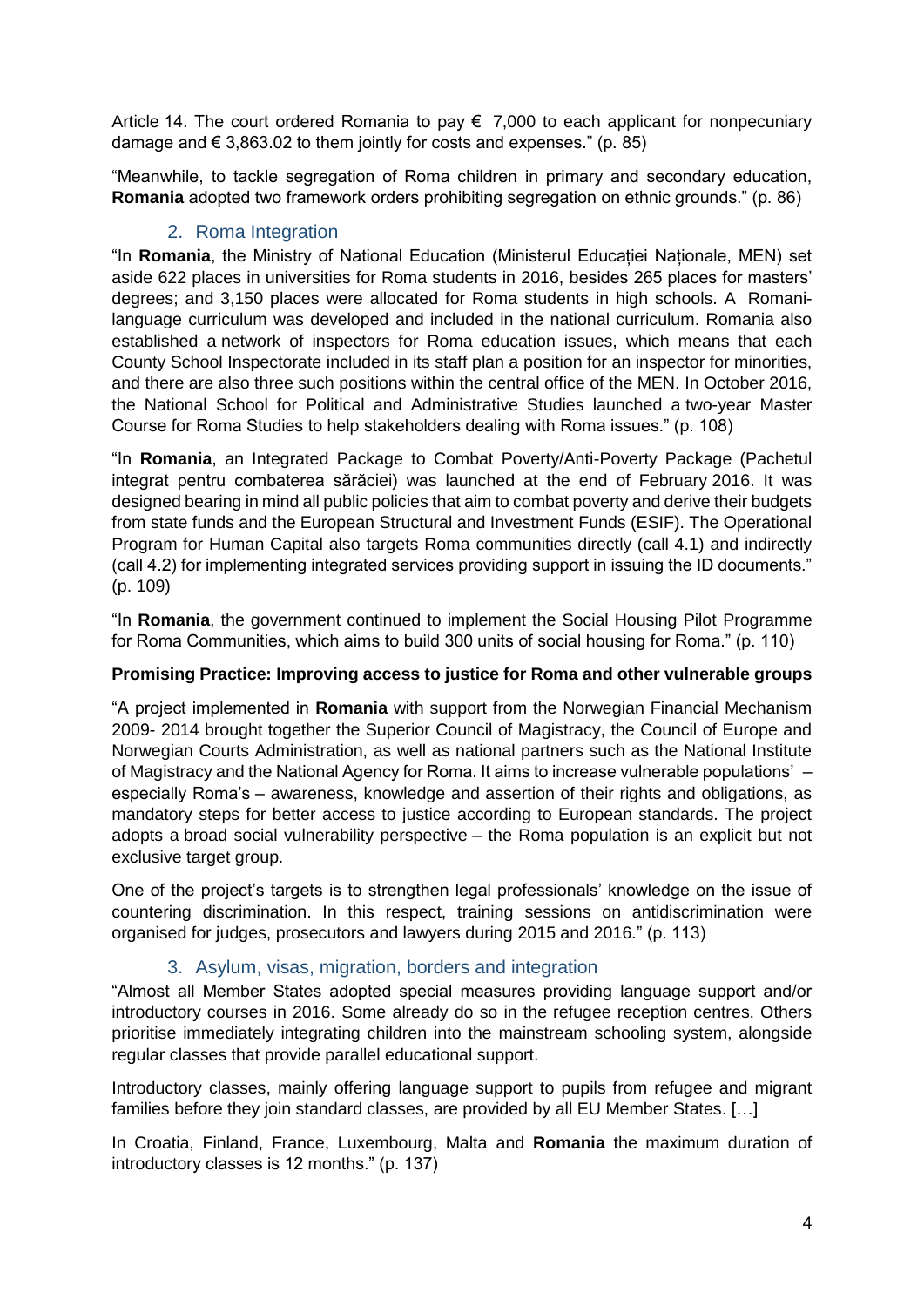#### 4. Information society, privacy and data protection

<span id="page-4-0"></span>"One of the persisting issues at national level is a lack of transparency and public dialogue, whether relating to the adoption of new laws or to the functioning of the intelligence services. In **Romania**, although a public consultation took place, provisions expanding the powers of the Romanian Intelligence Service (RIS) (Serviciul Român de Informații, SRI) appeared only in the final version of the Emergency Ordinance and were not part of the document submitted for public debate." (p. 157)

#### 5. Rights of the child

<span id="page-4-1"></span>"The highest proportions of children at risk of poverty or social exclusion range from 34.4 % in Spain up to 46.8 % in **Romania**, with Bulgaria, Greece and Hungary in between." (p. 175)

"**Romania** has one of the highest child poverty rates. In 2016, the government announced an 'integrated package' as part of the implementation of the National Strategy on Social Inclusion and the Reduction of Poverty 2015–2020.32 It is aimed especially at families living in rural communities, poverty 'pockets' and Roma communities. Various services are planned – such as health and education services for children and teenagers, employment programmes for young people and vulnerable adults, and care for dependent adults and elderly people. Notably, the package appears to shift the national focus away from social benefits and towards a more community-based and preventative approach." (pp. 178 – 179)

"FRA's monthly migration reports also noted the high number of children allocated per guardian in some Member States. This can hinder the functioning of the service and result in insufficient care being provided to the children. … To address some of these challenges, several Member States amended their laws and policies in 2016. […] In **Romania**, the revision of the Law on Asylum includes new procedures for assigning legal representatives to unaccompanied children. Two other important amendments include the right of the unaccompanied child to be informed immediately about the appointment of a legal representative and the obligation of the legal representative to act according to the principle of the best interest of the child and to have expertise in this field." (pp. 186 – 187)

#### 6. Access to justice including rights of crime victims

<span id="page-4-2"></span>"The deadline for transposing Directive 2013/48/EU (right to access a lawyer) passed on 27 November 2016. Many Member States adopted the necessary measures to do so: Belgium, Finland, Hungary, Italy, Latvia, Malta, Slovakia, Sweden, the Netherlands and **Romania**." (p. 206)

"Awareness of support services listed in the survey ranged from close to 100 % of respondents in Germany, Malta, and Sweden to under 30 % in the Czech Republic and **Romania**." (p. 209)

"In its Fundamental Rights Report 2016, FRA called on Member States to sign, ratify and effectively implement the Istanbul Convention. In this respect, 2016 was a good year. The last three Member States signed the convention (Bulgaria, the Czech Republic and Latvia) and two Member States ratified it (Belgium and **Romania**). Several Member States – including Bulgaria, Croatia, Greece, Luxembourg and **Romania** – established working groups to identify the precise legislative reforms needed to meet the requirements of the Istanbul Convention, and in Cyprus the government has commissioned studies to the same end." (pp. 209 - 210)

7. Developments in the implementation of the Convention on the Rights of Persons with Disabilities

#### <span id="page-4-3"></span>**Promising Practice: Promoting equal access for travellers with disabilities**

"The European Commission launched a pilot project implementing an EU Disability Card in eight EU Member States: Belgium, Cyprus, Estonia, Finland, Italy, Malta, **Romania** and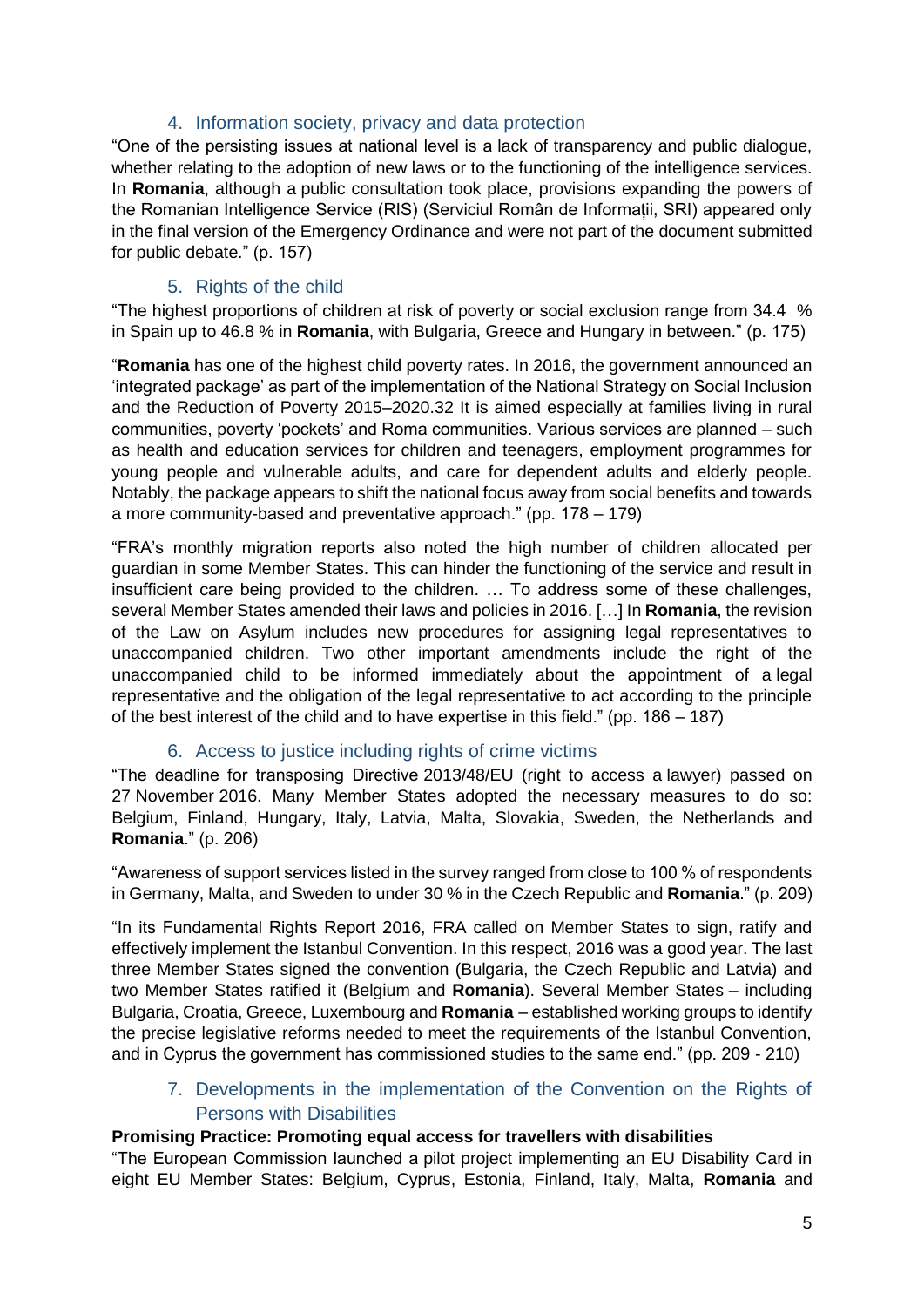Slovenia. The project aims to ensure mutual recognition of disability status between EU Member States, helping to increase access to certain benefits in the areas of culture, leisure, sport and transport for people with disabilities travelling to other EU countries." (p. 225)

"Moreover, although the **Romanian** parliament passed legislation on Article 33 bodies in January, doubts persist about their ability to operate effectively in practice. The inaugural president of the Monitoring Council for the implementation of the CRPD resigned her post in July, citing administrative shortcomings that prevented her from finalising the process of establishing the council. A new president was appointed in October." (pp. 233 – 234)

#### <span id="page-5-0"></span>Fundamental Rights Report 2016 <http://fra.europa.eu/en/publication/2016/fundamental-rights-report-2016>

#### 1. Equality and Non-Discrimination

<span id="page-5-1"></span>"More specifically, recommendations for Belgium, Bulgaria, Croatia, Ireland, Italy, Poland, Portugal, **Romania**, Spain and the United Kingdom point to a mismatch between the skills young people have and the needs of the labour market, which lessens their employability. The recommendations for Bulgaria and Italy address the situation of young people not in education, employment or training. The recommendations for **Romania** are the only ones to address the implementation of the Youth Guarantee established by the EU in 2013. Under Youth Guarantee schemes, Member States should ensure that people under 25 years of age have a good-quality job offer, are in continued education, or have an apprenticeship or traineeship within four months of leaving school or becoming unemployed.

Some recommendations encouraged governments to address the impact of an ageing population on the labour market. Recommendations included keeping older people in work for longer periods by increasing the age of retirement (Austria, Bulgaria, Croatia); increasing the participation of older workers in the labour market (Luxembourg, **Romania**, Slovenia); providing incentives to support the employability of older workers (Belgium); or addressing the lack of a comprehensive active ageing strategy at national level (Lithuania).

People vulnerable to discrimination on more than one ground also figured in country-specific recommendations. Young people with migrant backgrounds were shown to be in particular danger of remaining at the margins of the labour market in Austria, Belgium, the Czech Republic, Denmark and Slovakia. The recommendations for Bulgaria, the Czech Republic, **Romania** and Slovakia addressed high levels of inactivity among Roma youth." (pp. 61 – 62)

### 2. Racism, Xenophobia and Related Intolerance

<span id="page-5-2"></span>"In other Member States, such as **Romania** and Poland, representatives of the judiciary were trained in investigating hate crime cases; in Denmark, training focused on relevant sections of the criminal code." (p. 82)

#### 3. Roma integration

<span id="page-5-3"></span>"The government of **Romania** aproved a protocol of cooperation between the National Agency for Roma (Agenția Națională pentru Romi) and the municipality of Milan, with a view to strengthening the social inclusion of Romanian citizens who belong to the Roma minority and live in Italy. The protocol's overall objective is to implement a pilot project aimed at improving the process of inclusion of Romanian citizens of Roma origin in Milan. However, there is limited evidence of effective and targeted activities or strategies in the municipalities of origin to promote reintegration in the case of return or to provide tailored support in cases of circular migration." (p. 102)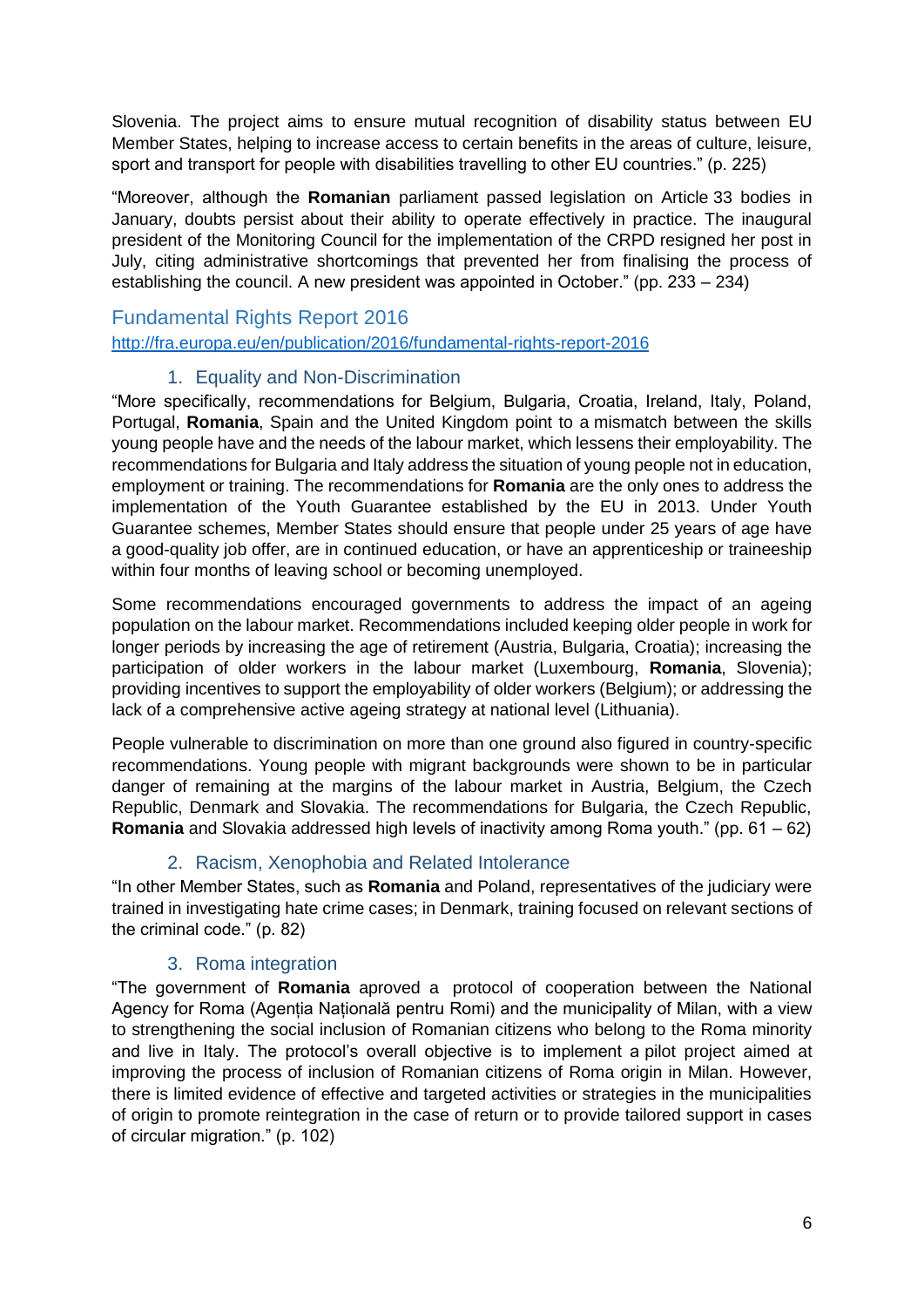"An important element in the design and implementation of Roma integration measures is explicitly mentioned in the EU Framework on National Roma Integration Strategies (NRISs) as well as the Council's 2013 recommendation on such measures. Both documents refer to two of the 2009 Common Basic Principles on Roma inclusion, namely the involvement of civil society and the active participation of Roma themselves. In this regard, despite some progress, the engagement of local communities in the design and monitoring of local-level interventions is still largely uncharted. In 22 municipalities included in FRA's LERI research project, the project used different approaches to local engagement in 2015 by applying participatory action research methodology. In bringing together local stakeholders, including Roma, small-scale plans and actions are developed to cater to the real needs and specificities of the local communities. […] In Cluj-Napoca, **Romania**, the project focuses on identifying obstacles and opportunities in local housing policies to make them accessible to socially excluded and marginalised residents, predominantly Roma." (pp. 105 – 106)

"Local plans are usually reviewed through self-assessments. The municipality itself reports on its achievements and elements that need to be revisited or amended, without any external evaluation or assessment. For example, in **Romania**, the members of local working groups (grupul de acțiune local, GLL) are responsible for implementing and monitoring measures corresponding to their specific area of activity, as included in the local action plan, and report on its implementation to the mayor and governmental bodies twice a year." (p. 107)."

#### 4. Information society, privacy and data protection

<span id="page-6-0"></span>"Courts took divergent views on whether or not law enforcement or intelligence authorities can legally access traffic and location data retained by electronic communications providers for billing purposes. By contrast, the Constitutional Court of **Romania**, which also revoked the applicable data retention law in 2014, additionally nullified the Romanian Law on Cyber Security (Legea privind securitatea cibernetică a României), which enabled intelligence services and law enforcement to access personal data, including traffic data already processed and stored by electronic communications providers for billing and interconnection purposes." (p. 125)

#### 5. Rights of the child

<span id="page-6-1"></span>"In some EU Member States, the proportion of children at risk of poverty or social exclusion has grown: for example, in Finland from 13 % to 15.6 % and in Spain from 32.6 % to 35.8 %. In **Romania**, despite some improvement in 2013, the number increased from 48.5 % to 51 % in 2014; it is now the country with the highest child poverty rate in the EU. Meanwhile, Denmark has the lowest child poverty rate – just below 15 %." (p. 137)

#### 6. Access to justice, including rights of crime victims

<span id="page-6-2"></span>"Amendments to the laws of several other Member States addressed the quality of translation and interpretation services in criminal proceedings. **Romania** drafted amendments addressing the conditions for getting certified as a translator or interpreter, their obligation of confidentiality and the specific written format in which to provide suspects and accused persons with information about their rights." (p. 164)

"Five EU Member States registered transposition of the Victims' Rights Directive with the European Commission by 16 November 2015: the Czech Republic, Malta, Portugal, Spain and Sweden. By January 2016, the addition of Estonia, Finland, Germany, Hungary, Italy, Poland and the United Kingdom brought the total to 12. An additional eight Member States notified the Commission of partial transposition by the end of 2015 (Austria, Belgium, Croatia, France, Ireland, Lithuania, the Netherlands, and **Romania**)." (p. 167)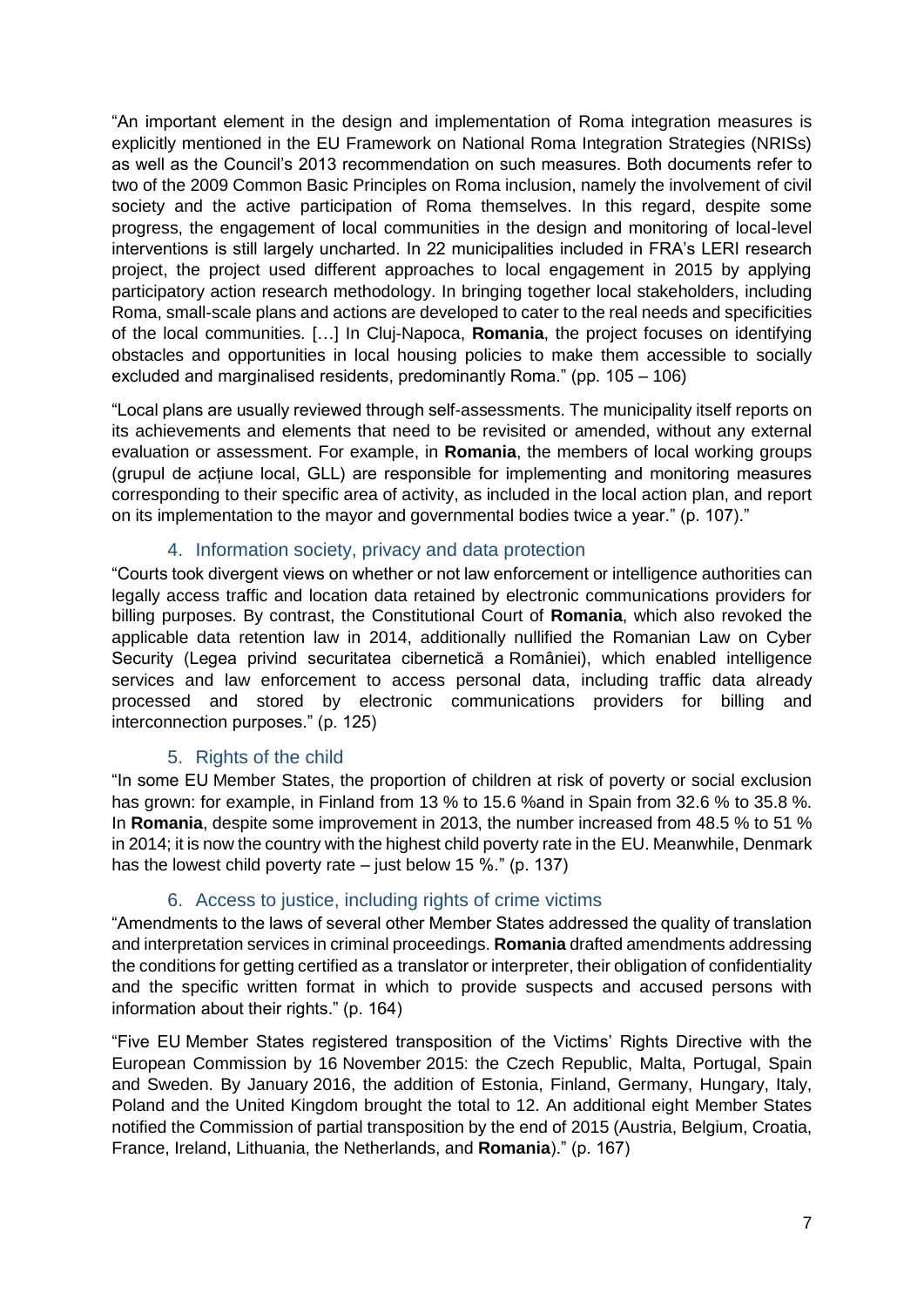"**Romania** has not yet transposed the [Victims' Rights Directive]. It does not offer generic victim support services (accessible to all crime victims) that are separate from probation services – although victims of various categories of crime can avail themselves of specialised services (for example, child victims, victims of domestic violence, and victims of human trafficking). According to feedback received by the probation services, victims are reluctant to seek their assistance because probation officers also provide services to accused and convicted persons, and victims are afraid of meeting them while accessing these services. Victim support services also have limited resources and personnel, and few psychologists, which impedes their ability to provide services for crime victims." (p. 170)

## <span id="page-7-0"></span>**Thematic Reports**

<span id="page-7-1"></span>European legal and policy framework on immigration detention of children (June 2017)

<http://fra.europa.eu/en/publication/2017/child-migrant-detention>

"Many EU Member States also require that national authorities seek alternatives to detention and apply less coercive measures when deciding on the imprisonment of parents for criminal purposes, especially mothers. In Italy, for example, national law provides that, unless condemned for violent crimes, mothers whose children are aged under six years may have their imprisonment suspended and may be held under alternative forms of detention, such as in correctional institutions or home detention. The possibility of accessing alternative detention measures is extended to the father if the mother has died or is unable to take care of the child. Similarly, in **Romania**, national law provides that a mother may ask for the postponement or suspension of the prison sentence." (p. 53)

"EU Member States have implemented different time limits to review immigration detention orders. […] In **Romania**, when children are detained with one or both parents or a legal guardian, the General Inspectorate for Immigration reviews the detention decision within one month, instead of three months as for adults." (pp.  $60 - 61$ )

"Most EU Member States that allow the possibility of detaining children have established specialised child-friendly facilities, either separately or as distinct parts of existing detention facilities. EU Member States that, although they do not formally prohibit detention of children, have non-detention policies or practices in place, such as Cyprus, Italy or Lithuania, have not created specialised facilities for detention of children. Bulgaria and **Romania** changed their laws to allow the detention of asylum applicants, including children. The new provisions entered into force in early 2016, but as of April 2017 closed facilities to host asylum-seeking children have yet to be established." (p. 73)

<span id="page-7-2"></span>Together in the EU - Promoting the participation of migrants and their descendants (March 2017)

<http://fra.europa.eu/en/publication/2017/migrant-participation>

**"**The school, as a major agent of socialisation, can contribute to the development of inclusive, pluralist societies through curricular and extracurricular activities that promote equality, social cohesion and active citizenship by making students more familiar with their societies' different cultures. FRA's research found that the educational policies or strategies for primary and/ or secondary education of 17 Member States include references to cultural diversity, as a guiding principle or as part of curricular subjects. […] Meanwhile, in Bulgaria, Italy and **Romania**, cultural diversity is addressed in extracurricular activities." (p. 41)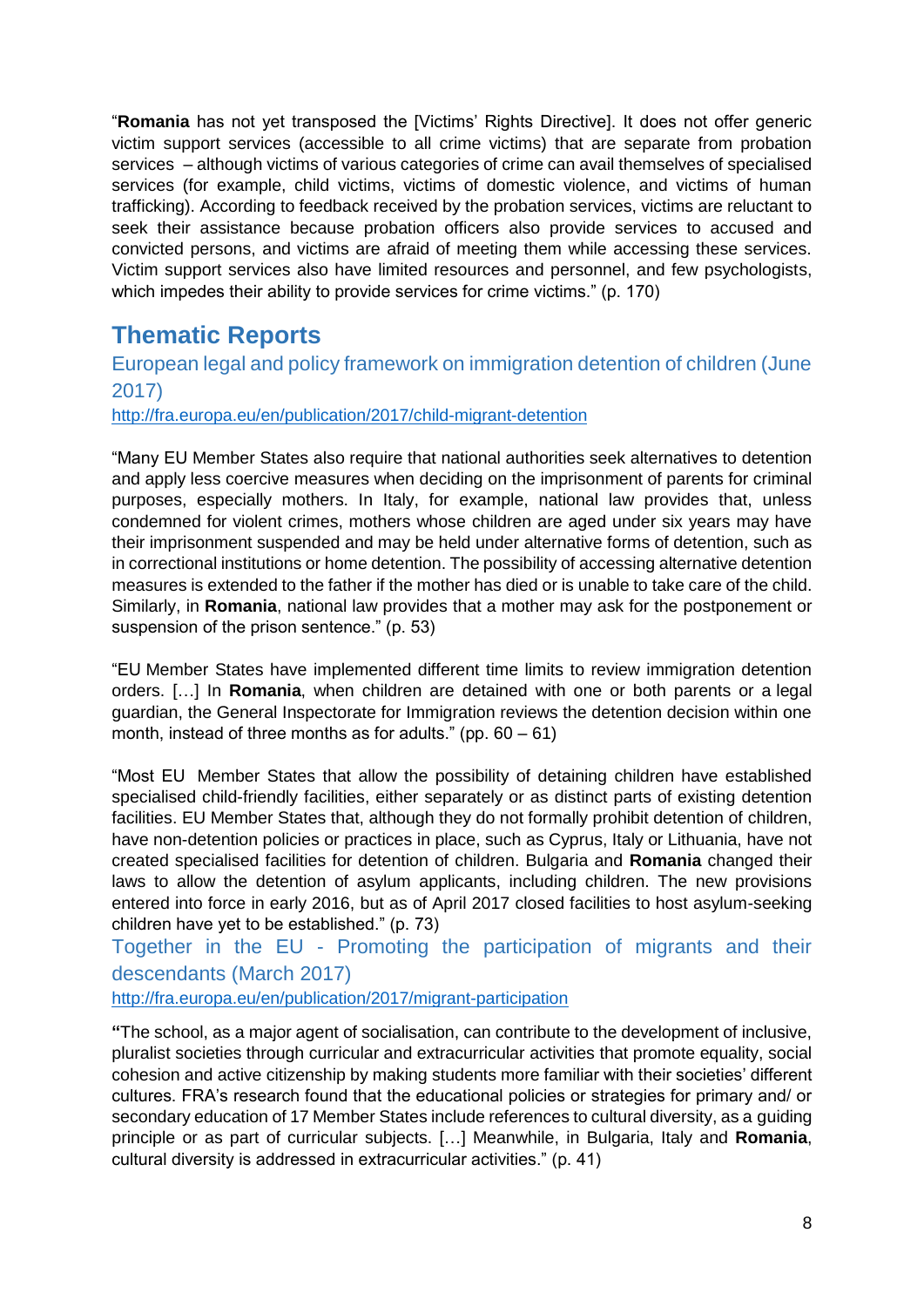"In several Member States, trade unions have well-established policies to reach out and support migrant workers – for example, in Austria, Belgium, Denmark, Germany, Italy, Luxembourg, Poland, Portugal, Spain, Sweden, Slovenia and the United Kingdom. In countries such as Cyprus, Estonia, Hungary, Latvia, Malta and **Romania**, as well as more recently in France and Ireland, trade unions implement ad hoc projects to support migrant participation." (p. 47)

"All Member States require a certain level of language proficiency for acquiring citizenship. FRA's research found that, except in Ireland and Sweden, knowledge of the country's official language is tested when one applies for a certain legal status (e.g. long-term residence status or citizenship) allowing the same access to entitlements and rights as country nationals. Belgium, Bulgaria, Finland, France, Hungary, Luxembourg, Poland, **Romania**, Slovakia, Slovenia and Spain require language tests or proof of language proficiency (mostly at B1 level) only for acquiring citizenship." (p. 51)

## <span id="page-8-0"></span>Child-friendly justice - Perspectives and experiences of children involved in judicial proceedings as victims, witnesses or parties in nine EU Member States (February 2017)

<http://fra.europa.eu/en/publication/2017/child-friendly-justice-childrens-view>

"Children spoke about being accompanied and supported by a wide variety of social professionals, including social workers. Psychologists are reportedly present during hearings in several countries, including Bulgaria, Germany, Poland, **Romania** and Spain. […]

In **Romania**, children who were accompanied by psychologists during hearings with judges or interviews with the police also report greatly appreciating such support." (p. 27)

"In four countries, interviewed children referred to interpreters. […] By contrast, in Bulgaria, France and **Romania**, the children complained that interpreters were not present." (p. 27)

"For example, in Bulgaria, France, **Romania**, Spain and the United Kingdom (England), children were interviewed in "normal office rooms" containing desks, chairs, phones and computers. In France, **Romania** and Spain, children complained about testifying in shared working environments that lack privacy." (p. 29)

**"**In **Romania**, children are usually accompanied to court by placement centre staff, social assistants, legal representatives or psychologists, who do not, however, participate in the hearings themselves. Although most children appreciated having a familiar figure for emotional support in court, they found it insufficient and would appreciate further support during hearings." (p. 44)

"In **Romania**, courts generally do not have child-friendly features. The specialised Juvenile and Family Court in Brasov is an exception. It is a specialised court that currently exists only in Brasov; however, the legislative framework provides for the establishment of more specialised courts countrywide. This court involves psychologists in supporting children before and during trials. Limited data are available about this court's physical description. However, only two of the nine children interviewed who were heard there reported being heard in childfriendly rooms. Moreover, one of these two children, a 14-year-old boy, stated that the security staff there did not allow him to touch the toys. […]

Children in **Romania** said that they do not feel comfortable testifying in a big room full of people and that they feel scared or ashamed of talking about private issues in such conditions. Children were also unhappy about being heard while standing, even though chairs were available in the rooms." (p. 47)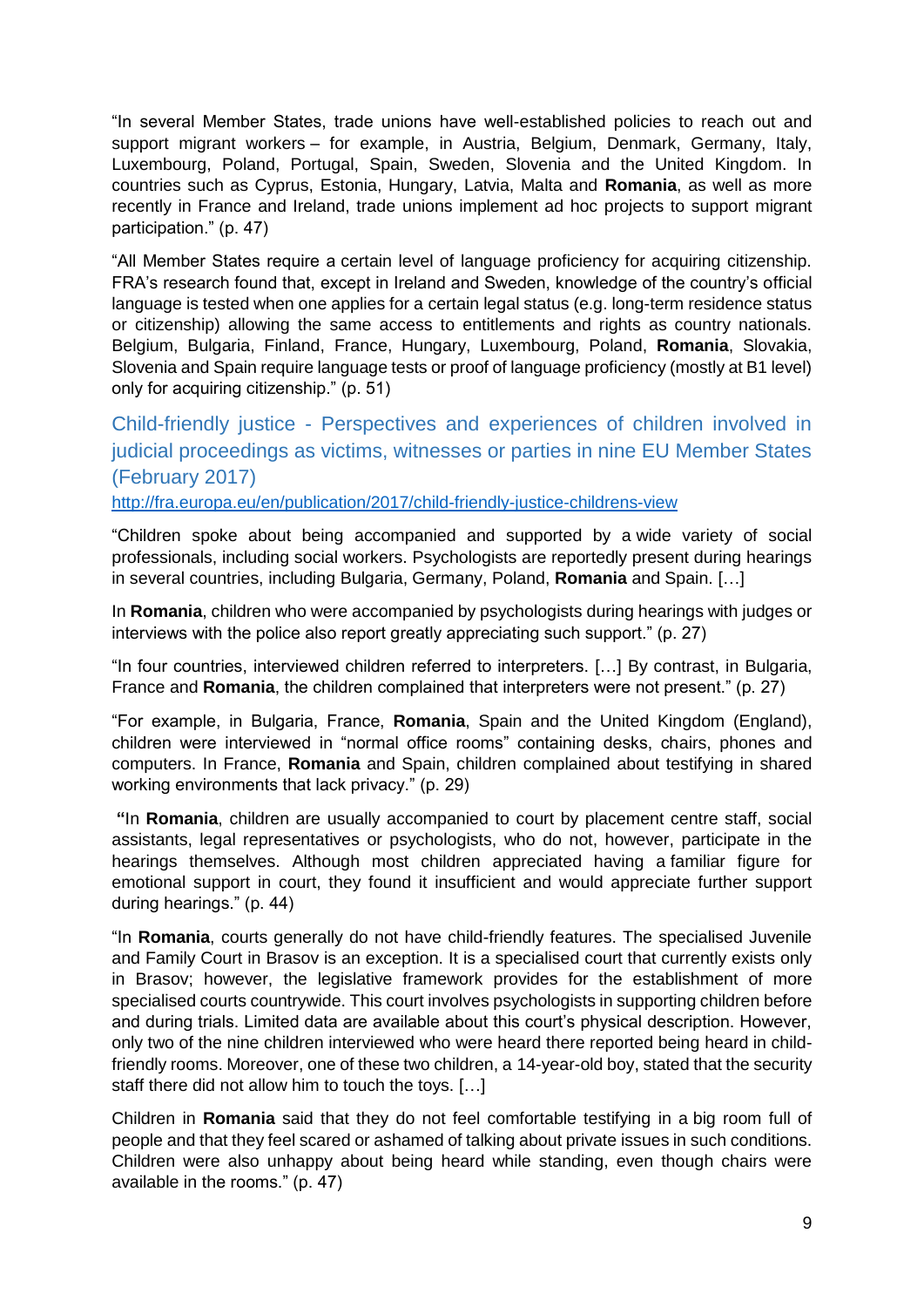"When it comes to court hearings, there were also examples of them being too short. For example, in **Romania**, the majority of children involved in cases about foster care and institutional placement measures criticised the hearings with judges in court as too short. This brevity reinforced children's belief that they were not asked their opinion on placement measures, and resulted in their disappointment. Children indicated that not having enough time to talk to the judges at hearings both negatively affected their ability to participate in the proceedings and was a source of fear and stress, as it prevented them from knowing the decision on their placement." (p. 52)

"In other countries, such as Bulgaria and **Romania**, children spoke negatively about the process of informing them either because they did not receive any information from any professionals or because the information was insufficient or misleading." (p. 62)

"Children interviewed in **Romania** seemed to lack psychological counselling and systematic support. For instance, one child said that she was called into court when her mother was convicted for murdering the child's abusive father. The child indicated being highly distressed about not receiving support at that moment." (p. 95)

"A few children also mentioned gender-based discrimination, mainly those involved in criminal proceedings, including both males and females. For instance, in **Romania**, a few girls involved in sexual abuse cases felt they were treated differently by professionals because of social prejudices concerning women and cultural beliefs. A few boys also believed that professionals treated them differently from girls or people with disabilities." (p. 106)

<span id="page-9-0"></span>Criminal detention and alternatives: fundamental rights aspects in EU crossborder transfers (November 2016) [http://fra.europa.eu/en/publication/2016/criminal-detention-and-alternatives-fundamental-](http://fra.europa.eu/en/publication/2016/criminal-detention-and-alternatives-fundamental-rights-aspects-eu-cross-border)

[rights-aspects-eu-cross-border](http://fra.europa.eu/en/publication/2016/criminal-detention-and-alternatives-fundamental-rights-aspects-eu-cross-border)

"The most relevant fundamental rights concern for transfers of prisoners would be the conditions of detention in the destination state, and it should be noted that the ECtHR has found numerous EU Member States guilty of violations of Article 3 of the ECHR in relation to these conditions. In a case regarding the refusal of a transfer from Romania to Turkey, the applicant complained about detention conditions in **Romania**, in particular: poor hygiene, bedbugs, a lack of activities or work, and the fact that the food was not adapted to his diabetes. The ECtHR found that the combination of these conditions amounted to inhuman and degrading treatment prohibited by Article 3." (p. 39)

"In April 2016, the CJEU ruled in two joined cases – Aranyosi and Căldăraru – on transfers under the EAW from Germany to Hungary and **Romania**, respectively. The CJEU (Grand Chamber) concluded that a judge has to consider objective and reliable evidence of systemic concerns with detention conditions in the issuing state, and, if the risk of inhuman or degrading treatment cannot be dismissed, the transfer could be brought to an end. More specifically, the CJEU ruled that:

*"[W]here there is objective, reliable, specific and properly updated evidence with respect to detention conditions in the issuing Member State that demonstrates that there are deficiencies, which may be systemic or generalised, or which may affect certain groups of people, or which may affect certain places of detention, the executing judicial authority must determine, specifically and precisely, whether there are substantial grounds to believe that the individual concerned by a European arrest warrant, issued for the purposes of conducting a criminal prosecution or executing a custodial sentence, will be exposed, because of the conditions for his detention in the issuing Member State, to a real risk of inhuman or degrading treatment,*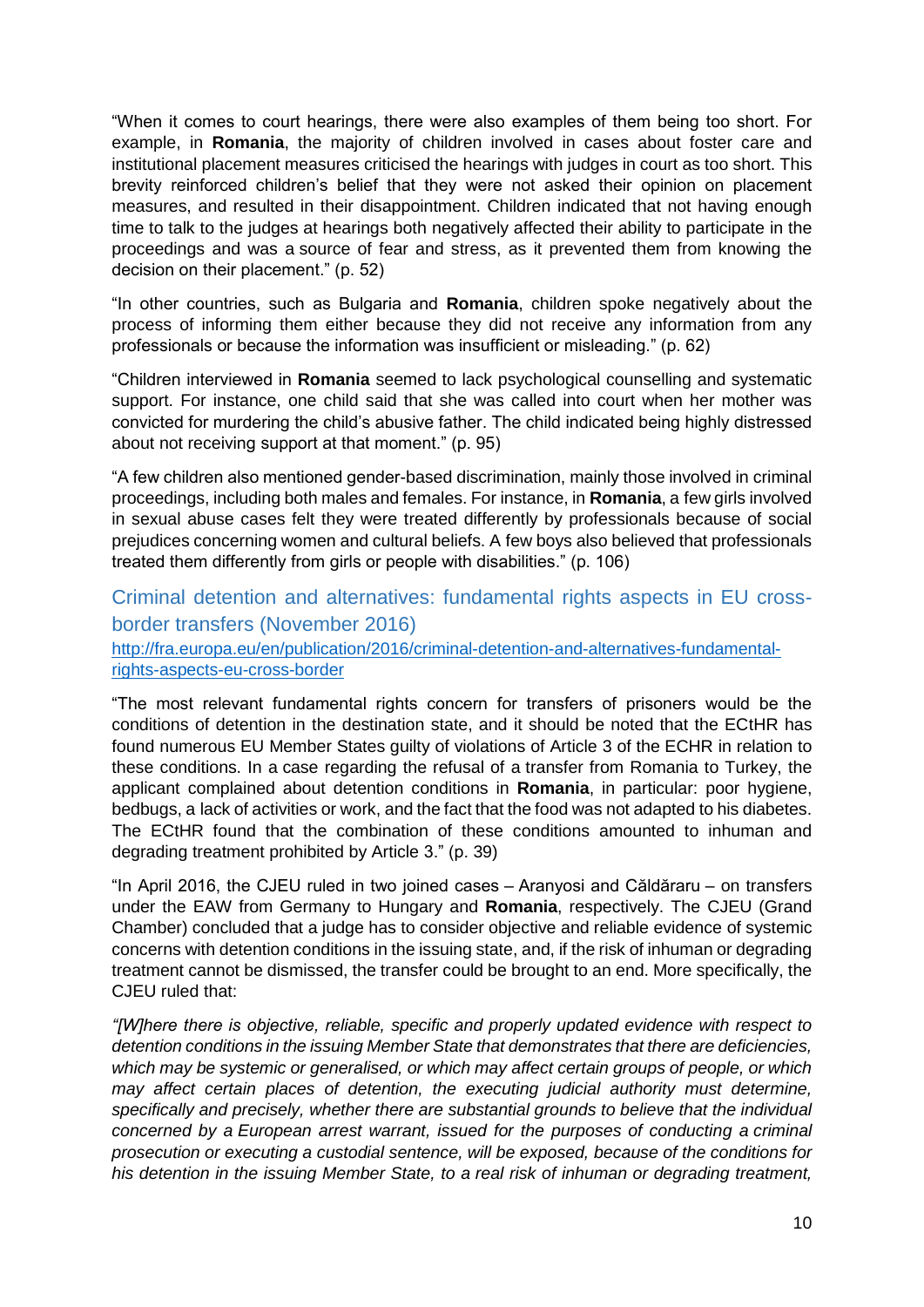*within the meaning of Article 4 of the Charter, in the event of his surrender to that Member State."* 

The CJEU then elaborated on the need to request information on detention conditions from the issuing state:

*"The executing judicial authority must postpone its decision on the surrender of the individual concerned until it obtains the supplementary information that allows it to discount the existence of such a risk. If the existence of that risk cannot be discounted within a reasonable time, the executing judicial authority must decide whether the surrender procedure should be brought to an end."* 

This places a significant burden on judges in terms of having insight into problems in other countries (that are not based on mere stereotypes) and access to reliable and current sources of information – and also requires sufficient time and incentives to ensure that these issues are given the necessary attention. It also makes it vital for judges in the EU to approach such assessments as uniformly as possible for the sake of legal clarity and predictability." (p. 48)

"While the 'costs of living' and the level of GDP varies significantly across the EU, Figure 7 (see below) still reveals the marked difference between Member States such as Croatia, Greece, Hungary, Lithuania, Latvia, Poland and **Romania** spending less than € 30 per day and detainee, and Denmark, Finland, Ireland, Luxembourg, the Netherlands, and Sweden spending well above  $\in$  100." (p. 56)



"The most commonly available alternative to pre- and post-trial imprisonment for children across EU Member States appears to be supervision by non-judicial bodies. These can include parents, guardians, or non-judicial bodies. Such measures are available in 15 Member States: Belgium, Bulgaria, Croatia, Denmark, Finland, Germany, Greece, Ireland, Lithuania, Portugal, **Romania**, Slovakia, Spain, Sweden and the United Kingdom (England and Wales, Northern Ireland and Scotland)." (p. 76)

#### **Promising Practice: Informing accused or sentenced persons about the possibility of transfer**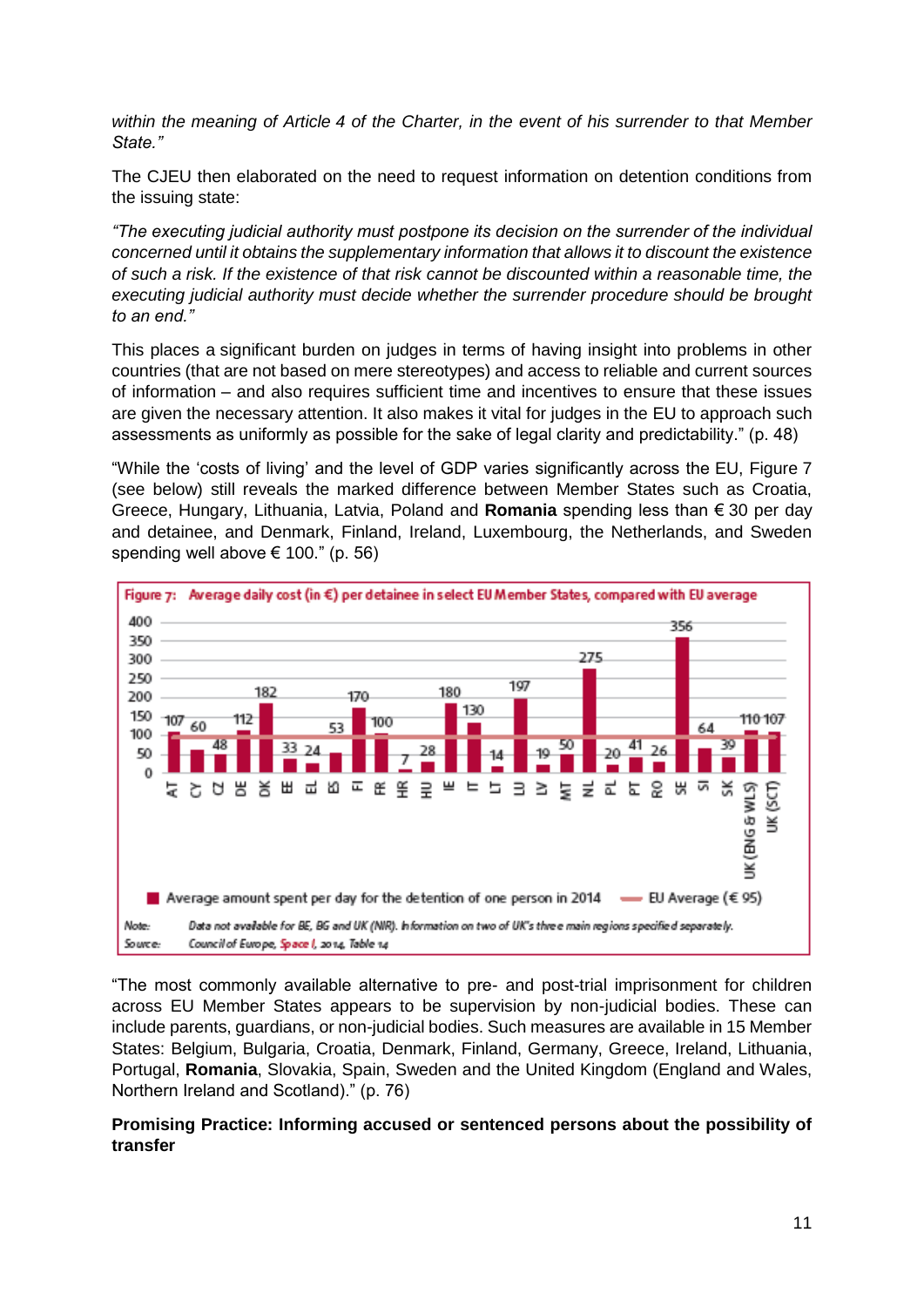"Promising practices are emerging in how states provide information to accused/sentenced persons. While published national laws serve as the only source of information in many states, others summarise relevant information and package it in an accessible and understandable manner for accused/sentenced persons. […] **Romania**, Luxembourg, Ireland, Hungary, the Netherlands and Finland also make relevant information sheets publicly available online." (p. 86)

<span id="page-11-0"></span>Rights of suspected and accused persons across the EU: translation, interpretation and information (November 2016)

[http://fra.europa.eu/en/publication/2016/rights-suspected-and-accused-persons-across-eu](http://fra.europa.eu/en/publication/2016/rights-suspected-and-accused-persons-across-eu-translation-interpretation-and)[translation-interpretation-and](http://fra.europa.eu/en/publication/2016/rights-suspected-and-accused-persons-across-eu-translation-interpretation-and)

"In terms of who has the responsibility for determining the need for interpretation during the pre-trial stage, in the vast majority of the 27 Member States bound by the directive, legislation specifies who is responsible for that determination. In most Member States (21), this is prescribed in the criminal codes, while in Luxembourg, this is addressed in a circular note of the Prosecutor General as a formal recommendation to prosecutors.74 The remaining five Member States (the Czech Republic, Hungary, Malta, **Romania**, and Spain) do not explicitly set this out in law; instead, reference is made to established practices that are in place to clarify who is responsible for determining the need for interpretation. Typically, police officers, prosecutors or judges are responsible. For example, in Romania, in practice, it is left to the judge or prosecutor to ensure that a suspect's or accused person's right to interpretation is respected." (p. 32)

"Some national laws of countries that list essential documents do not appear to fully cover all types of documents listed in Directive 2010/64/EU. In **Romania**, for example, the law explicitly lists only indictments and final court decisions as essential documents that need to be translated." (p. 38)

"Although Directive 2010/64/EU does not require Member States to establish a register, […] 17 Member States bound by the directive have provided for one in their laws: Austria, Bulgaria, Cyprus, Croatia, the Czech Republic, Estonia, Finland, France, Germany, Greece, Luxembourg, the Netherlands, Poland, **Romania**, Slovakia, Slovenia, and Sweden." (p. 45)

"Research shows that, in three Member States – the Netherlands, **Romania** and Sweden – police officers who speak the required language are used in practice. However, the **Romanian** High Court recently held that police officers are not authorised to translate transcripts of recordings – this could be grounds for partial nullity as an authorised translator should be used." (p. 51)

"However, practitioners in several Member States confirm that information about rights, often provided in writing, is usually based directly on the actual wording of the relevant criminal law provision – and that accompanying oral explanations to adapt it to the actual circumstances are not common. In **Romania**, for instance, the written information provided to suspects and accused persons reproduces the actual criminal law provision, including the exact phrasing at the end of that provision, which mentions in general terms "and other rights set by law." Even where the information is provided orally, this is often done by simply reading out the actual provisions of the law or technical forms containing legal jargon." (p. 66)

"Although access as such is generally provided free of charge, there are usually costs associated with, for example, making photocopies in most EU Member States. In some EU Member States, however […] the first copy of case material is actually provided for free. In **Romania**, a 2015 executive order of the Ministry of Internal Affairs sets a standard price for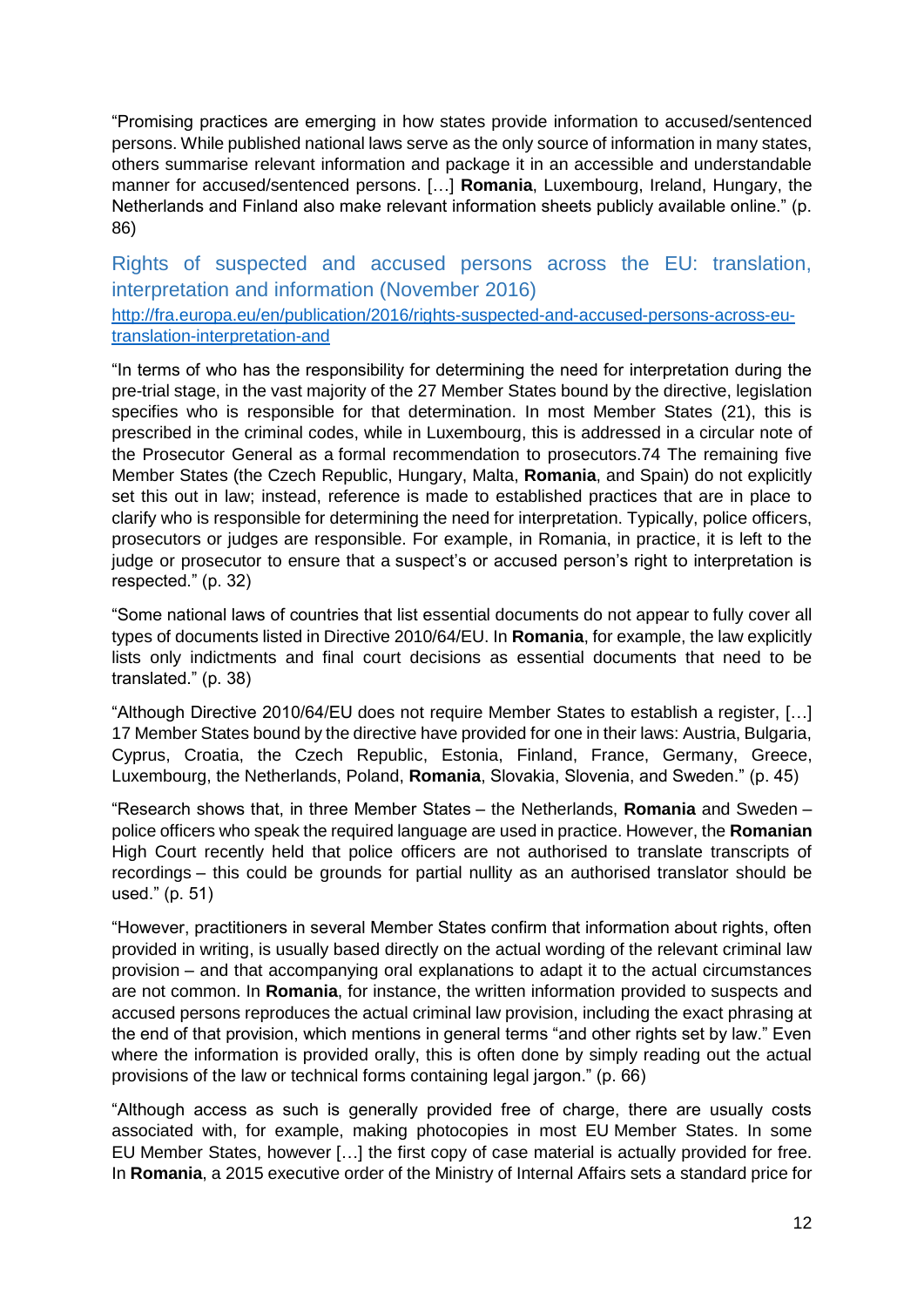obtaining copies from case files. Some lawyers have argued that these fees (approximately €0.11 per page) are very high and hinder the right to access the case file. At the same time, under the 2015–2020 Strategy for the Judicial System and at the recommendation of the European Commission, the Ministry of Justice of **Romania** plans to launch a system allowing all parties in court proceedings online access to case files and all relevant information about a case. As the initiative is only in its infancy and will be tested during a pilot project starting in 2015 – with a view of extending the system to the whole country – it is too early to assess its effectiveness." (p. 76)

#### **Promising Practice: Using accessible technology to obtain copies of case files**

"In **Romania**, at the request of the Dolj Bar Association, the Craiova Court of Appeal adopted a policy of allowing parties and their legal counsel to make copies of, and scan, documents from case files with mobile phones or professional mobile scanners. Using portable technology instead of having to borrow files from court archives and using copying offices reduces both the time and costs associated with copying." (p. 77)

#### <span id="page-12-0"></span>Ensuring justice for hate crime victims: professional perspectives (April 2016) [http://fra.europa.eu/en/publication/2016/ensuring-justice-hate-crime-victims-professional](http://fra.europa.eu/en/publication/2016/ensuring-justice-hate-crime-victims-professional-perspectives)[perspectives](http://fra.europa.eu/en/publication/2016/ensuring-justice-hate-crime-victims-professional-perspectives)

"Interviewees from several Member States highlighted the particular risk faced by individuals seen as belonging to Roma communities. Respondents in Hungary and **Romania** agreed that, when it comes to racist hate crime, Roma are the most targeted group … According to interviewees in **Romania**, political discourse incites discrimination against the Roma population. One interviewee from a victim support service declared that all mayors in his region who used this type of discourse won local elections. Specifically, the local administration organises consultations with the population 'to legitimise' the decision to commit an abuse against the Roma population, such as evacuating them and moving them to areas that are not appropriate for living or even dangerous for their health. In addition, a climate of anti-Roma racism can affect the institutional response to hate crime victims." (pp.  $20 - 21$ 

"Obviously, the criminal justice system's ability to recognise and respond to hate crime is premised on professionals' understanding of the basic concepts. However, this research project revealed that professionals are often not well acquainted with the terminology framing the hate crime discourse. Many interviewees highlighted as an issue the lack of a clear and shared understanding of the relevant concepts and hence of the phenomena they cover.

Several experts expressed similar concerns regarding **Romania**. Interviewees from victim support services highlighted a lack of understanding among police officers regarding what a hate crime is and how to investigate the bias motive of a crime. In many instances, instead of registering hate crimes as such, police officers investigate them as ordinary crimes. This might explain why interviewees who have been working in support services for victims of hate crimes for a long time declare that they have no hate crime cases that were acknowledged as such at the national level." (p. 22)

#### **Romania, judgement No. 458/2011, Court of Alba, 19 December 2011**

"Four men who played football in a club next to a street known to be inhabited by members of the Hungarian national minority had some beer after their training. They engaged in a heated political discussion about the Hungarian national minority´s request for local self-government. At midnight, they decided to walk along that particular street, throwing stones at the windows of the nearby houses and shouting "Hungarians, get out of the country!" A man of Hungarian origin came out of his home with a baseball bat. The defendants took his bat and started to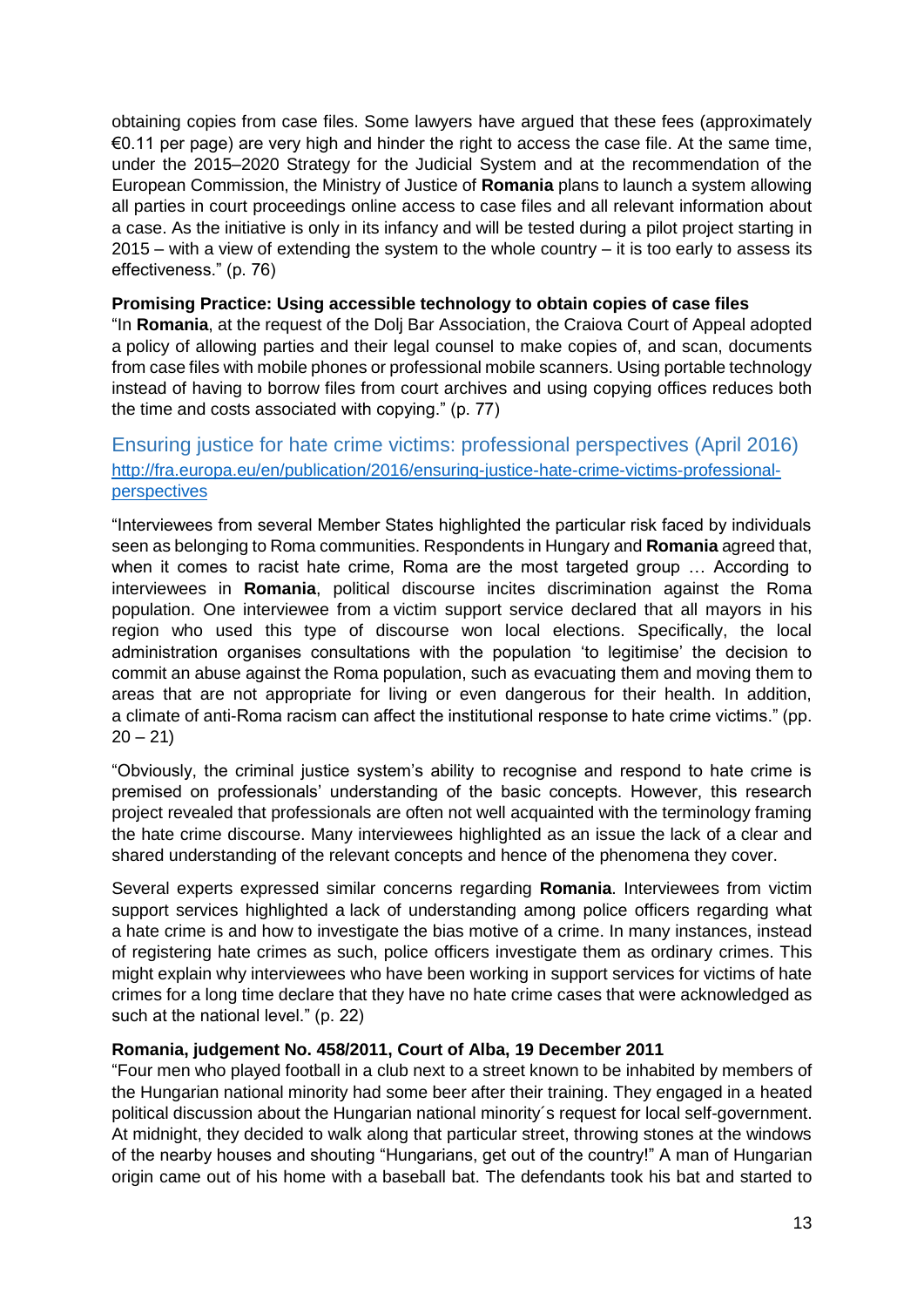beat him. Two other men also came out of their homes, and the perpetrators beat and kicked them, and hit them with the baseball bat. The victims needed between 7 and 12 days of medical care. The court reviewed the case as possibly involving the criminal offence of incitement to discrimination (Article 317 of the Criminal Code). However, the court held that the facts did not meet the offence's required level of "social danger", because the incident only involved a spontaneous reaction to a debate related to a controversial topic in society, and not an ideology against that group, promoted in a systematic way, which could lead to inter-ethnic tensions. The defendants were instead found guilty of an offence against public order (Article 321(1) of the Criminal Code), and had to pay a small fine." (p. 24)

"When asked which measures would be effective in ensuring that the police devote adequate attention to investigating bias motives, professionals in Germany, Greece, Hungary, Latvia and **Romania** emphasised the need for special training for police officers. Such training should enable them to understand the concept of hate crime and acquire the skills for investigating bias motives even in the absence of specific complaints by victims." (p. 47)

#### <span id="page-13-0"></span>Violence against children with disabilities: legislation, policies and programmes in the EU (December 2015) <http://fra.europa.eu/en/publication/2015/children-disabilities-violence>

"In Valentin Câmpeanu v. **Romania**, the court found a violation of Article 2 (right to life) and Article 13 (right to an effective remedy), among others. The case concerned Valentin Câmpeanu, a young adult who died in a psychiatric hospital in 2004, at the age of 18. Abandoned at birth and placed in an orphanage, he was diagnosed as HIV-positive as a young child and also suffered from a severe intellectual disability. The court found that he had been inadequately cared for, his life put in danger, and that no effective investigation had been made into the causes of his death." (p. 30)

#### **Promising Practice: Mapping deaths of children with mental disabilities in custody**

"In **Romania**, the NGO Center for Legal Resources compiled and published an interactive map specifying the number of children and young persons (under the age of 26) with mental disabilities who died in state custody between 2011–2014. Local child protection authorities provided the data pursuant to public inquiries, but they are not available on the respective authorities' websites. Although not all deaths were consequences of mistreatment or neglect, the Center for Legal Resources uses the tool to advocate for more transparent data publication and proper investigations of cases in which violence is suspected." (p. 52)

## <span id="page-13-1"></span>Protection against discrimination on grounds of sexual orientation, gender identity and sex characteristics in the EU – Comparative legal analysis – Update 2015 (December 2015)

<http://fra.europa.eu/en/publication/2015/lgbti-comparative-legal-update-2015>

"In the ICD-11 beta draft prepared by the World Health Organisation (WHO) – under discussion at the time of preparing this report – section 7 on mental and behavioural disorders does not include the category 'gender identity disorders'. Instead, the WHO now proposes a 'gender incongruence' category, under the new section 6, 'Conditions related to sexual health'.

Despite these developments, the National Institute of Legal Medicine (Institutul Naţional de Medicină Legală, NILM) in **Romania** adopted a new methodology for evaluating cases of 'gender identity disorder (transsexualism)' in 2013. The methodology presupposes the need for a detailed and lengthy assessment by a forensic psychiatric commission. In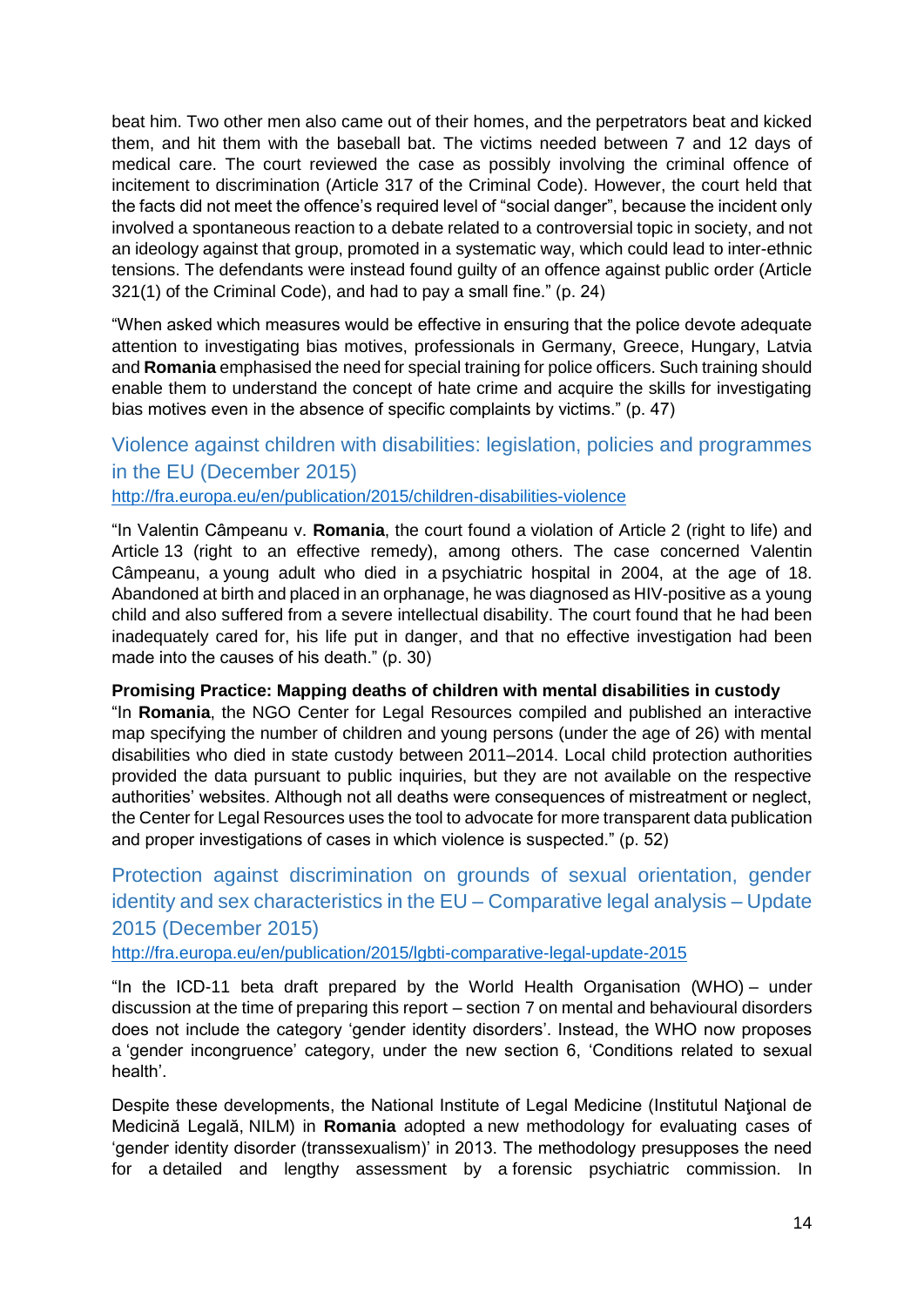a communication with FRA, the NILM stated that "transsexualism, as opposed to sexual orientation, [is] a mental disorder". It therefore stated that, in **Romania**, transsexual(s) will always be assessed from a psychopathological perspective." (p. 16)

"In nine other Member States (Bulgaria, Cyprus, Estonia,106 Greece, Latvia, Lithuania, Luxembourg, **Romania** and Slovenia), the lack of legislation or case law addressing discrimination based on gender identity results in legal uncertainty about the precise protection against discrimination available to trans persons." (pp. 28 – 29)

"**Romania** has also taken steps towards shifting the burden of proof. However, legal problems remain regarding homosexual and trans teachers. The joint order of the Ministry of Health and Ministry of Education deems homosexuality and trans identity incompatible with teaching. It states that "severe behavioural disorders owing to mental illnesses, including those that can accompany gender identity and sexual preference disorders" disqualify individuals from working as teachers. This order has not been challenged in court or before the equality body." (p. 36)

"The CJEU also held that, when it is found that a discriminatory policy was adopted, the directive requires sanctions to be more than merely symbolic, such as imposing a warning. To ensure a deterrent effect, and for a sanction to be considered sufficient in light of the objective and purpose of the Employment Equality Directive, it must be effective, proportional and dissuasive.

After the CJEU decision in April 2013, the Bucharest Court of Appeal in **Romania** rejected in December the appeal filed by the NGO Asociaţia Accept in the main proceedings, endorsing the initial decision handed down by the National Council for Combating Discrimination (Consiliul Naţional pentru Combaterea Discriminării, NCCD). The claimant lodged a further appeal against the decision, which, at the time of writing, was pending before the **Romanian** High Court of Cassation and Justice (Înalta Curte de Casațieşi Justiție). The claimant argued, among other things, that the Court of Appeal was not entitled to refuse following the CJEU ruling.

However, in **Romania**, legislative changes prompted by proceedings before the CJEU in the Accept case sought to rectify a gap in the law which, in some circumstances, had compromised the NCCD's ability to hand down sanctions that were effective, proportionate and dissuasive." (pp.  $39 - 40$ )

"On the one hand, at least six Member States have still been affected by recurring 'traditional' homophobic protests at pride marches, often resulting in violence and/or homophobic hate speech … In at least eight further Member States, these type of protests increased in size and frequency, and in parallel to the development of far-right and xenophobic movements and/or the radicalisation of religious beliefs among some population sectors. For example, in **Romania**, members of the New Right organisation and other extreme right-wing groups with an openly anti-LGBT agenda were involved in violent episodes in 2011, 2012 and 2013." (p. 52)

"As of mid-2015, 20 Member States … make it a criminal offence to incite hatred, violence or discrimination on the ground of sexual orientation. This figure does not include the specific case of harassment in the workplace, which, according to the Employment Equality Directive, should be treated as a form of discrimination and be subject to effective, proportionate and dissuasive sanctions that may be of a criminal nature. In 2010, thirteen Member States explicitly criminalised incitement to hatred or discrimination on the ground of sexual orientation (Belgium, Denmark, Estonia, France, Ireland, Lithuania, the Netherlands, Portugal, **Romania**, Sweden, Slovenia, Spain and the United Kingdom). This means that, since 2010, eight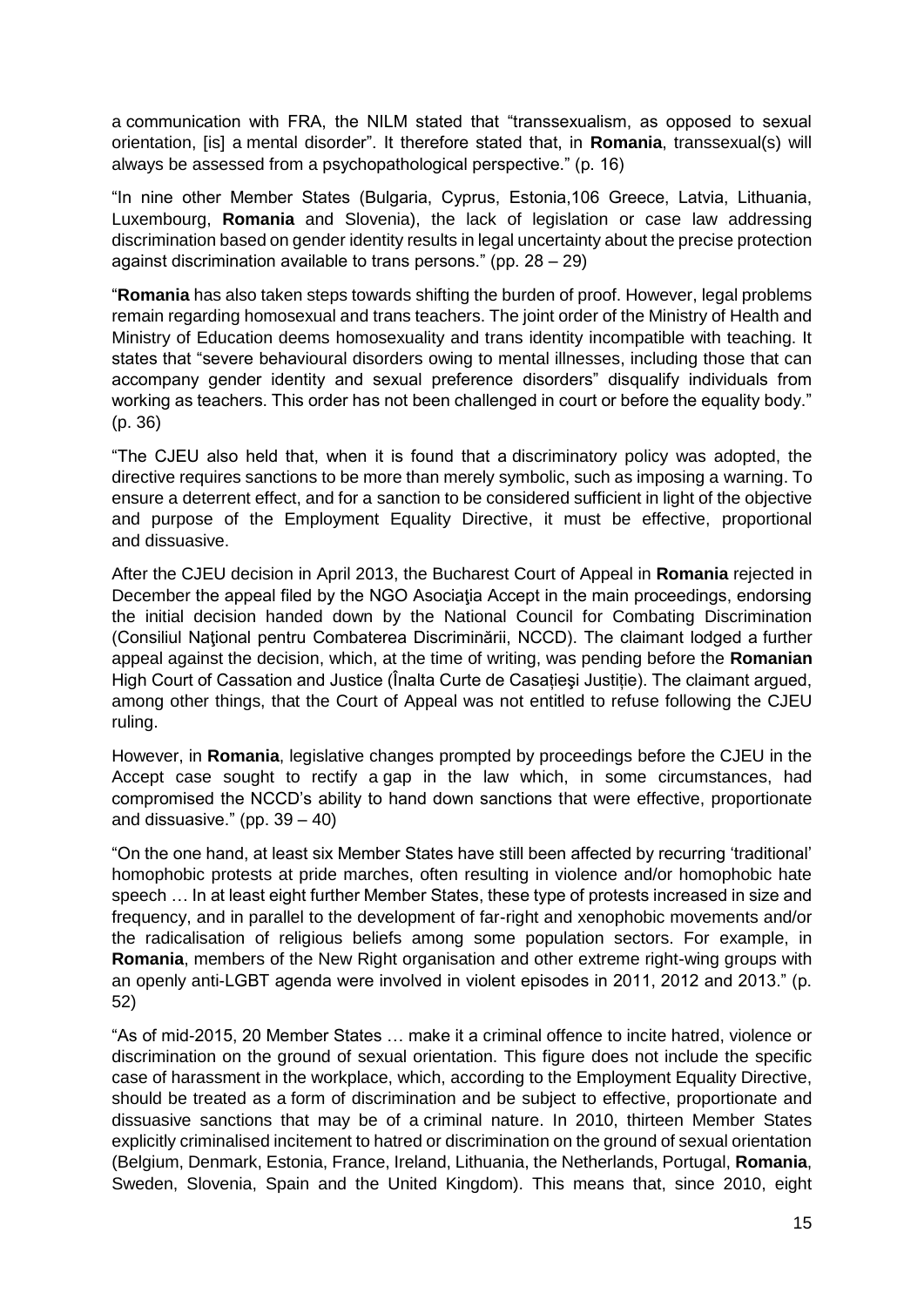additional Member States explicitly protect against incitement to hatred based on sexual orientation (Austria, Croatia, Cyprus, Finland, Greece, Hungary, Luxemburg and Malta). Only **Romania** changed its law to no longer explicitly include sexual orientation.

In eight other Member States (Bulgaria, the Czech Republic, Germany, Italy, Latvia, Poland, **Romania** and Slovakia) incitement to hatred, violence or discrimination against LGBTI people is not explicitly defined as a criminal offence." (p. 59)

"The situation is similarly unclear in **Romania**, where Art. 277 of the Civil Code, which entered into force in 2011, prohibits same-sex partnership and marriage, and prohibits the recognition of partnerships and marriages concluded in other countries. At the same time, Subsection 4 of the same article explicitly states that the legal provisions on the freedom of movement of EU/EEA citizens remain applicable. The new Civil Code does not clarify the ramifications of the potential conflict between these two provisions." (p. 83)

#### <span id="page-15-0"></span>Surveillance by intelligence services: fundamental rights safeguards and remedies in the EU (November 2015) <http://fra.europa.eu/en/publication/2015/surveillance-intelligence-services>

"A select few parliamentary committees have been granted extensive powers that go beyond the more traditional role of parliament as an overseer. […] **Romania** has two committees for defence, public order, and national security (one of the Senate, the other of the Chamber of Deputies), and two Joint Permanent Commissions of the Senate and the Chamber of Deputies for the Exercise of Parliamentary Control over the activity of the Romanian Intelligence Service, and over the External Intelligence Service. The committees may request reports, information and documents from the security agencies; may conduct investigations and submit reports to the parliament, whereas the Joint Commissions also monitor the activities of the intelligence services; have the power to issue binding decisions; and investigate any complaints made against the intelligence services. (p. 35)

"Other countries, such as Poland and **Romania**, have a two-tiered system of judicial approval. In **Romania**, the intelligence services must first obtain approval from the Prosecutor General, who then applies for authorisation to the High Court of Cassation and Justice if the application is well grounded. The Prosecutor General may also authorise surveillance measures in cases of emergency (for a maximum of 48 hours), as long as authorisation from the court is requested as soon as possible. This system allows for the legitimacy of the measures to be studied twice before being authorised. Once the surveillance measures have been approved, they must be carried out lawfully." (p. 54)

"In six Member States, individuals are notified or information is provided at the end of surveillance, based on the anticipation that the threat to national security will exist throughout the surveillance (Bulgaria, Croatia, Denmark, Germany, the Netherlands, and **Romania**). In **Romania**, for instance, if the collected data does not justify a referral to the criminal investigating authorities and does not justify a continuation of the surveillance, surveillance will stop and the individuals under surveillance will be notified as to the surveillance activities and their duration." (p. 63)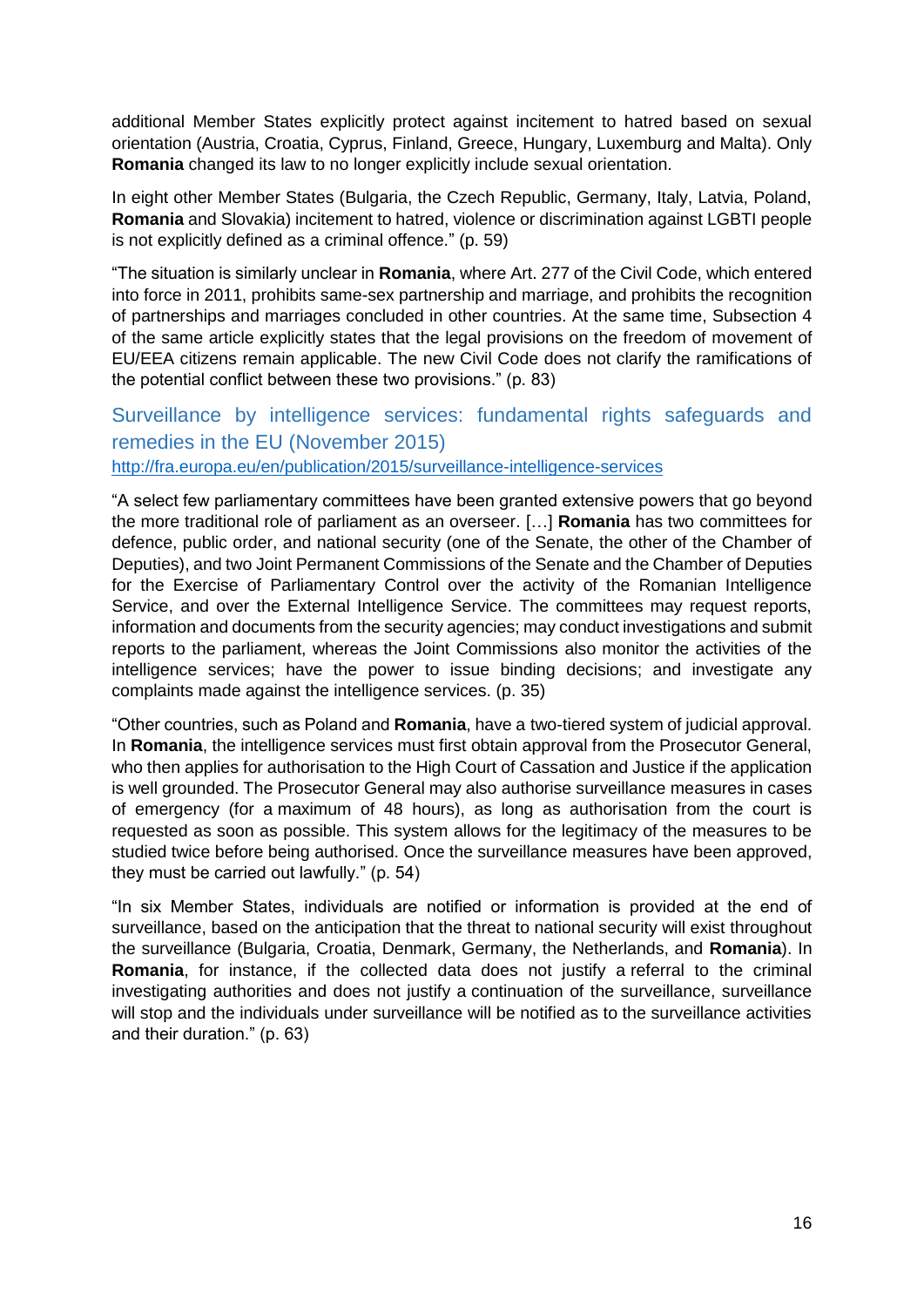### <span id="page-16-0"></span>Guardianship systems for children deprived of parental care in the European Union (October 2015)

<http://fra.europa.eu/en/publication/2015/guardianship-children-deprived-parental-care>

"In some Member States, such as Bulgaria and **Romania**, there is a national referral mechanism specialised on child victims of trafficking. In other Member States it is common practice to at least have special arrangements and referral procedures for trafficked children.

In cases of trafficking, it is most often the police or the migration authorities who identify the victims and report their case either to the court, the child protection authorities or the victims support service.

It is not rare that NGOs become involved in dealing with cases of child victims of trafficking. [...] All cases of suspected or identified child victims of trafficking in **Romania** have to be signalled to the General Direction for Social Assistance and Child Protection (GDSACP). (p. 46)

"In **Romania** as well, guardians benefit form free legal assistance. It is worth noting that such legal assistance is mandatory in the cases of human trafficking." (p.56)

<span id="page-16-1"></span>Freedom to conduct a business: exploring the dimensions of a fundamental right (August 2015)

[http://fra.europa.eu/en/publication/2015/freedom-conduct-business-exploring-dimensions](http://fra.europa.eu/en/publication/2015/freedom-conduct-business-exploring-dimensions-fundamental-right)[fundamental-right](http://fra.europa.eu/en/publication/2015/freedom-conduct-business-exploring-dimensions-fundamental-right)

"Another very common barrier is linked to difficulties in accessing credit, particularly during an economic crisis. This issue seems to be of serious concern in various EU Member States such as Greece, the Netherlands and **Romania**, as well as in a number of others, particularly in relation to SMEs. In this context, promising practices have been identified in a number of countries. Belgium, France, the Netherlands, **Romania** and the United Kingdom have adopted programmes to enhance the availability of government grants and various other forms of support for obtaining the funding necessary to establish and operate a business. Examples vary from supporting micro-credits to crowd-funding initiatives aimed at the creation of partnerships between businesses and academic and research institutions." (pp. 37 – 38)

"A report in **Romania** on 'The Entrepreneurs Speak – the Barometer of the Perception on the entrepreneurship environment' revealed that 93 % of individuals inter- viewed stated that financing was a major issue for young entrepreneurs. According to another report, by the Akcees Education Association, in 2013, young entrepreneurs were more concerned about burdensome administrative procedures and more discouraged by the level of corruption and high levels of taxes in **Romania** than older age groups." (p. 40)

"Financial support programmes to help women secure loans for businesses have been set up in Croatia and France. Some countries have also established action plans or other programmes to support female entrepreneurs, including resource centres for women that provide additional training, networking and mentoring, for instance in Denmark, **Romania**, Spain, and Sweden." (p. 45)

"To overcome some of the difficulties that entrepreneurs with disabilities face and to pre-empt the potential incompatibility of legal requirements for businesses with the special needs/concerns of entrepreneurs with disabilities, several Member States including Bulgaria, France, Luxembourg, and **Romania**, have adapted their legal frameworks to include specific laws on persons with disabilities. […]